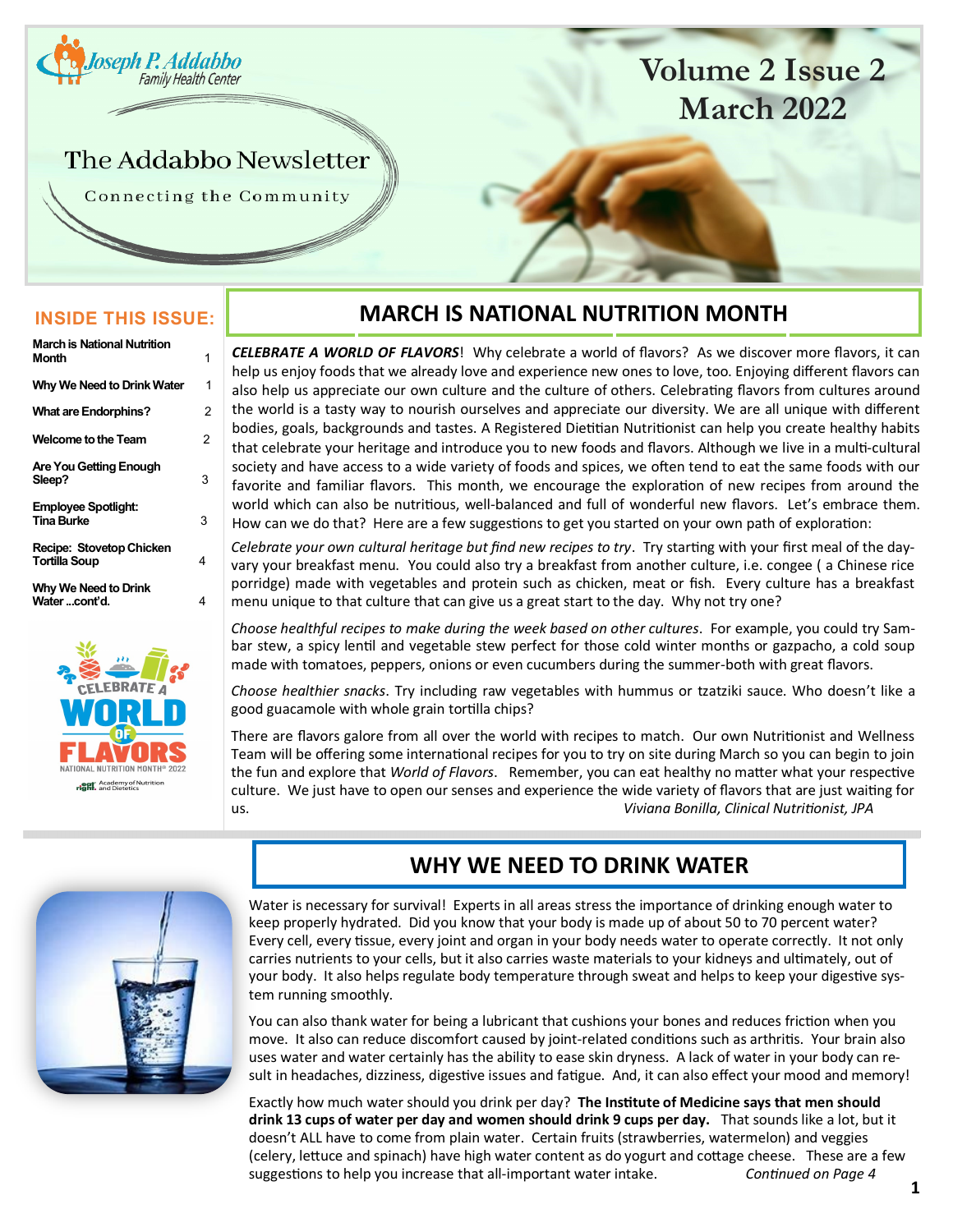

By definition, endorphins are *natural peptide chemicals produced naturally in your body that interact with receptors in your brain to help you feel focused, less impacted by pain and put you in a better mood.* Endorphins work somewhat like prescription anti-anxiety medications and pain killers but without all the risks. In fact, there's really no downside to releasing more natural endorphins in order to feel better, promote a sense of well-being, happiness and pleasure as well as relieve pain as they work with your body and not against it. That's why it's often called the **"feel-good hormone".**

### **How can you make more endorphins?**

**Regular exercise** is a great way to increase the production of endorphins. Even moderate exercise every day can help. Running, swimming, cycling, aerobics and walking can all release endorphins that might help relieve stress and block pain. (Be sure to check with your primary care doctor about which forms of exercise are best for you.)

**Practice Yoga or Meditation**. Both yoga and meditation can produce the similar effects of vigorous exercise. They help slow the body down and relieve

stress, and both can make you feel good in the process.

**Laughter is the Best Medicine**! We've all heard that adage. Giggles have also shown to be effective in releasing that "feel-good" chemical. If you are having a rough day, take a few minutes to watch a funny video, read a funny story or enjoy a few laughs with friends.

**Eat a Healthy Diet**. A diet rich in amino acids, protein, veggies, fatty acids and minerals—and low in processed foods—can help a lot.

**Establish Community Connections.** Volunteering, joining a social group for companionship or learning something new to challenge yourself can also reduce stress and help to relieve pain. Hello endorphins!

There are many ways to generate some of that "feelgood" chemical in ourselves—naturally!

When your body is fed the appropriate foods and when you exercise, your body will respond by feeling better and that's always a good thing!

### **MARIJAN PAVISIC, V.P. OF HUMAN RESOURCES**



**Marijan Pavisic, V.P. of Human Resources** Mr. Pavisic joins the JPA staff with over 25 years of experience in the field of Human Resources management. He is a hands-on manager with broad-based experience in HR management, labor relations, training and development with a goal of helping an organization successfully attain its goals and objectives. His management style is collaborative with an open-door policy no matter what the time of day or day of the week.

He comes to JPA from SiParadigm in Pine Brook, NJ where he designed, rolled out and implemented Covid-19 related policies. His expertise extends to formulating and instituting working relationships with local universities, trade schools and social service agencies to increase brand presence as well as creating a pipeline of potential candidates for vacancies as well as interns and volunteers.

Mr. Pavisic received his Master's Degree in Human Resources from Rutgers University and is a PhD candidate for Business Management at Walden University with a 2023 graduating date. He is fluent in German, Croatian and English and is currently studying Spanish. During his free time, he volunteers with the Big Brother program to mentor and educate at-risk youth about career paths and future goals. He also volunteers at both Rikers Island and the Bergen County jail in N.J. in the "return to path" program.

The proud father of a son, Mr. Pavisic is an avid soccer, ice hockey and football fan! Welcome to the JPA Team!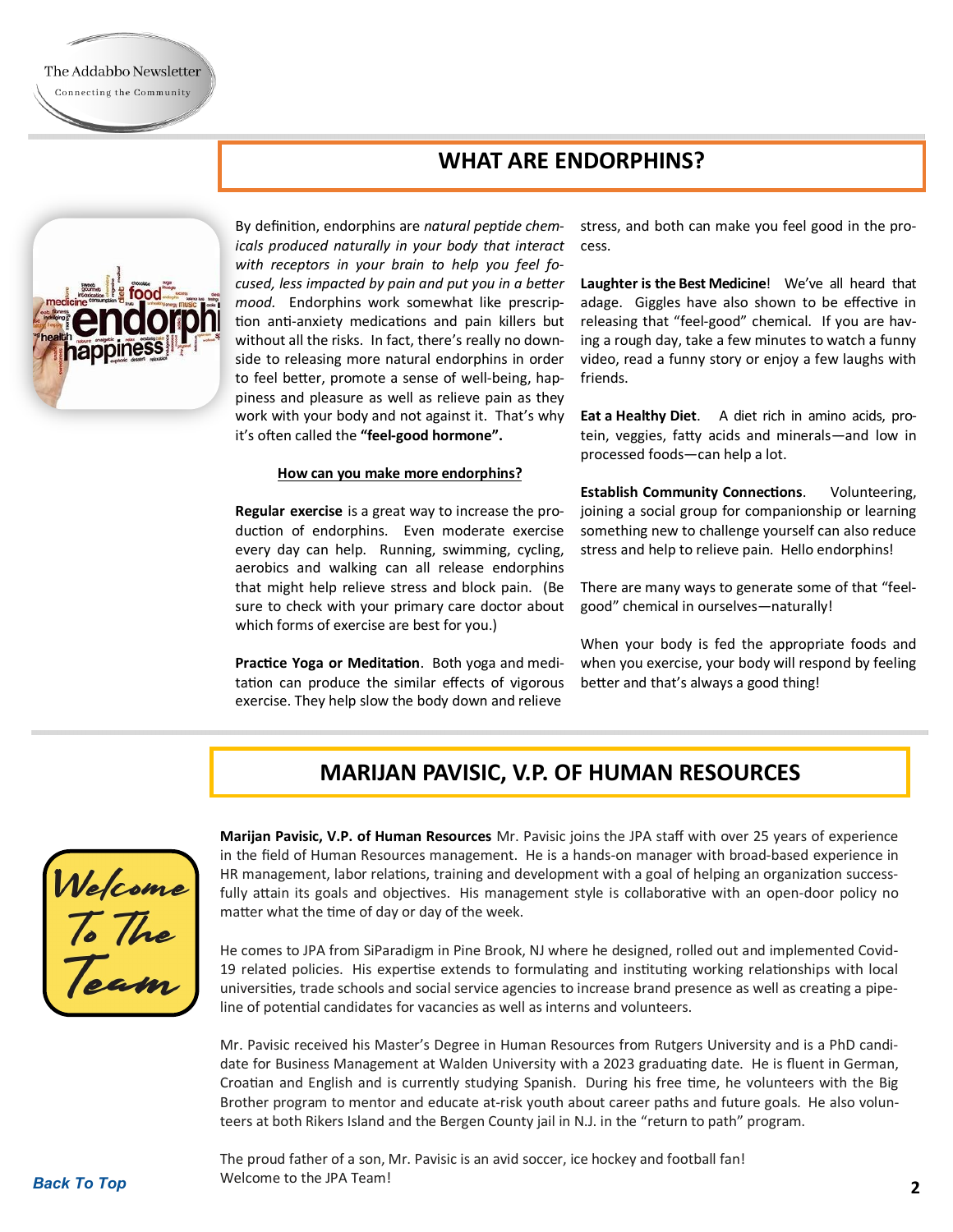## **ARE YOU GETTING ENOUGH SLEEP?**



Lack of sleep is a very common occurrence these days. Work stress, family stress, working the night shift (our bodies naturally rely on darkness to signal sleep time) and those unexpected challenges like illnesses all contribute to that sometimes all-elusive quality sleep. The CDC recommends that adults get 7- plus hours of sleep per day.

*Do you sleep 7-plus hours a day?* If not, and it's certainly not always easy, here are a few hints to help you get that restful sleep you need.

**Go to bed and get up at the same time** every day. Being consistent reinforces your body's sleep-wake cycle.

**Don't go to bed hungry or stuffed**. In particular, avoid heavy or large meals within a couple of hours of bedtime. Your discomfort might keep you up.

**Create a room that's ideal for sleeping**. Often this means cool, dark and quiet. Exposure to light might make it more challenging to fall asleep. Avoid prolonged use of light-emitting screens and

turn off the TV.

**Limit yourself to 30 minutes of nap time** per day if you choose to nap and avoid napping late in the day. Long daytime naps can interfere with sleep at night.

**Regular physical activity can promote better sleep.** However, avoid being very active too close to bedtime. Try to spend some additional time outside in the fresh air during the day.

**Try to resolve your worries or concerns before bedtime**. Sometimes it helps to jot down what's on your mind and then set it aside for tomorrow. You can try stress management or meditation to relax and prepare for sleep.

Remember that getting a good night's sleep contributes to lowering the risk of heart disease, contributing to higher energy levels, lowering weight gain risk, reducing inflammation and preventing depression. Sleep enables the body to repair and be fit and ready for another day.

## **EMPLOYEE SPOTLIGHT – TINA BURKE**



Tina Burke, BA, Senior Care Coordinator, Ryan White, has a rich and diverse work history. She has worked predominately with the HIV population for more than 18 years providing Human Services. Tina has also worked with other diverse populations and programs including Domestic Violence (both victims and batterers), Substance Abuse, Asthma in the Daycare Project and as a member of the Infant Mortality Reduction Initiative team. Her primary role at JPA includes initial intake/assessments, case conferences with medical and non-medical providers and the development of care plans where patients are assisted through their navigators to meet medical and non-medical goals. As Senior Care Coordinator, she emphasizes how important it is for those patients living with HIV/AIDS to maintain their regular appointments and take advantage of linkages to supportive and social services, housing, health education groups, etc.

Tina graduated from the College of New Rochelle with a Bachelor's Degree in Arts in Social Science and began working for JPA in August of 2018. She currently supervises a staff of four and provides support and revision of documentation associated within the scope of services. Tina feels as if she has accomplished something each and every day whether it is calming a young patient in pediatrics who is afraid of needles or deescalating an upset patient. She enjoys interacting with patients in the waiting areas and explaining how the pandemic has impacted JPA as well as the community. "Communication like this reduces our patients' anxiety and lets them know that we care," explains Tina. "We want them to know that we realize their time is valuable and that we care about them keeping JPA as their provider over other options."

It is a pleasure to work alongside Ms. Burke", says Betsy Varghese, MD, medical provider at JPA. "She is a reliable team-player who goes over and above to serve the patients of our community."

Tina has two daughters. Her eldest is a third-year student at John Jay College and her youngest is a fourth grader at Success Academy in Rosedale, Queens. She is an avid NY JETS fan, enjoys family leisure time, reading and cooking.